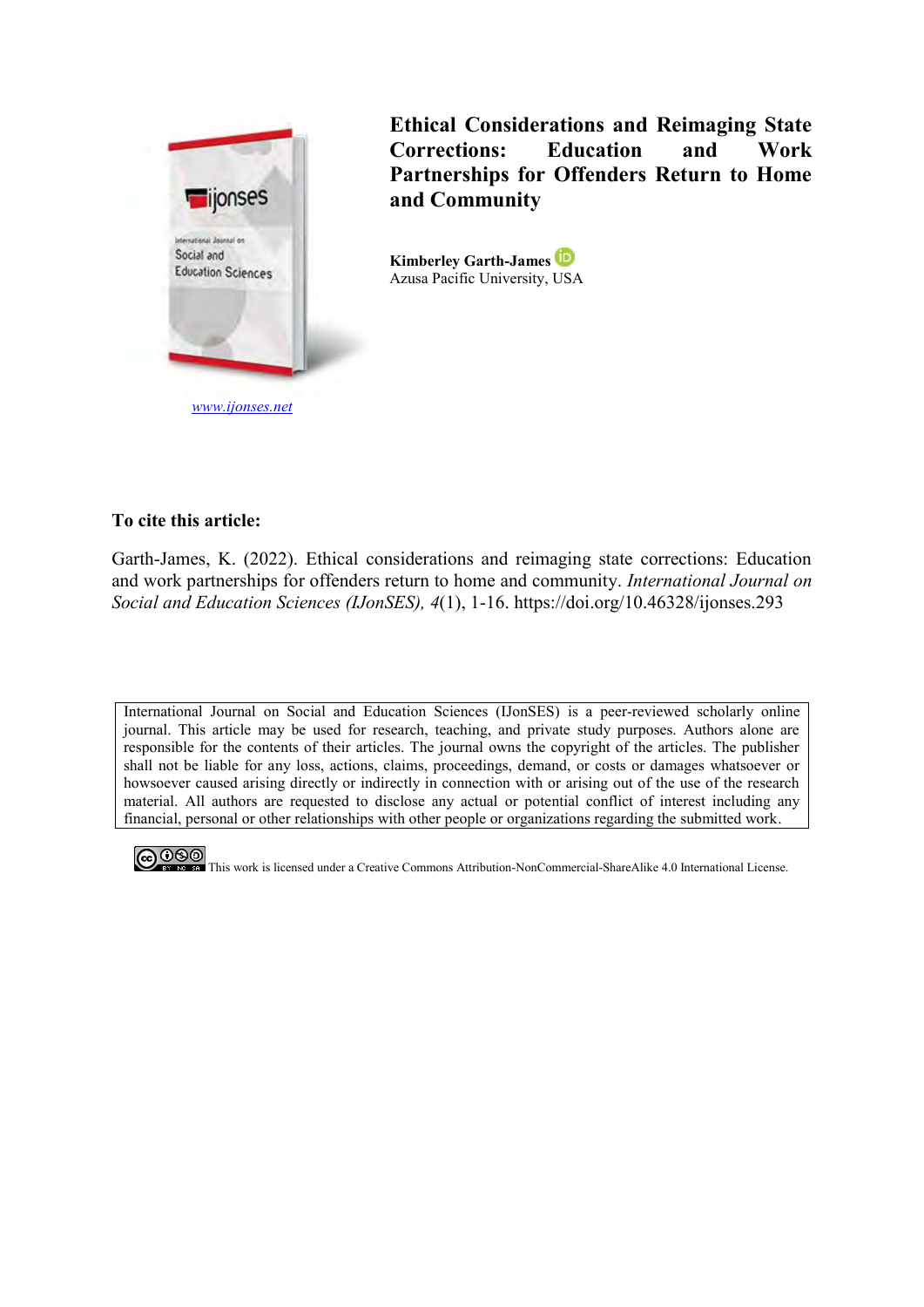

2022, Vol. 4, No. 1, 1-16 https://doi.org/10.46328/ijonses.293

# **Ethical Considerations and Reimaging State Corrections: Education and Work Partnerships for Offenders Return to Home and Community**

### **Kimberley Garth-James**

| <b>Article Info</b>                                 | Abstract                                                                           |
|-----------------------------------------------------|------------------------------------------------------------------------------------|
| <b>Article History</b>                              | This paper describes a mixed method study of 16,000 postings on Twitter,           |
| Received:                                           | YouTube, and Reddit related to corrections (prison) reforms and a survey of 140    |
| 19 August 2021                                      | participants in this discourse who expressed a strong interest in reform focused   |
| Accepted:<br>28 November 2021                       | on ethics, education, and work partnerships. The theoretical modeling of "what     |
|                                                     | works," arguably, can facilitate the reform of individual offenders as well as     |
|                                                     | rehabilitation and recidivism-reduction programs. The methodology combined a       |
|                                                     | review of empirical research for years 1990 to 2018 with social media posts by     |
| <b>Keywords</b>                                     | members of the public and a narrative survey of public professionals. The results  |
| Correctional education                              | indicated that work, education, and morality all have significant roles to play in |
| Public-private partnerships<br>Ethical policymaking | reimagining prison systems so that simply warehousing prisoners and "nothing       |
| Collaborations                                      | works" thinking become ideas of the past. The COVID-19 pandemic and social         |
|                                                     | justice concerns about prisoners have created conditions conducive to social       |
|                                                     | media activism aimed at making prisons more humane. Accordingly, corrections       |
|                                                     | professionals, policymakers, and students need solid research on these issues to   |
|                                                     | assess the outcomes of corrections policies for communities.                       |

# **Introduction**

Advocates for efforts to promote administrative efficiency in corrections (i.e., prisons) object to the traditional warehousing of offenders' characteristic of modern prison management an approach that shows the failing design of department of corrections (prisons) while research proves the efficacy of education and training programs in many situations. The public discourse on social media platforms such as Twitter, YouTube, Facebook, and Reddit draw attention to issues as arrests and incarceration in correctional facilities and, especially, the use of excessive force against minority suspects (Mihalek & Frankel, 2019). There are currently around 250 million U.S. users of these social media platforms, with an increase of 10 million by 2023 predicted to bring user penetration to 67% (Marrow, 2019; Statista, 2020); and, 52% of Americans "strongly agree" that social media channel discussions can impact public policy making (Holmes, 2017). Social media posts can generate millions of responses (including likes and heart, thumbs-up, and face emoji) and retweets, all of which the Pulsar Social Media Listening system analyzes. Analysis of thousands of posts for this study were identified using the keywords "prison reform," "ethics," and "morality," including mentions of the inhumane nature of prisons, over-reliance on incarceration, and the possibility of second chances (Roth & Manager, 2014) for offenders through education and work.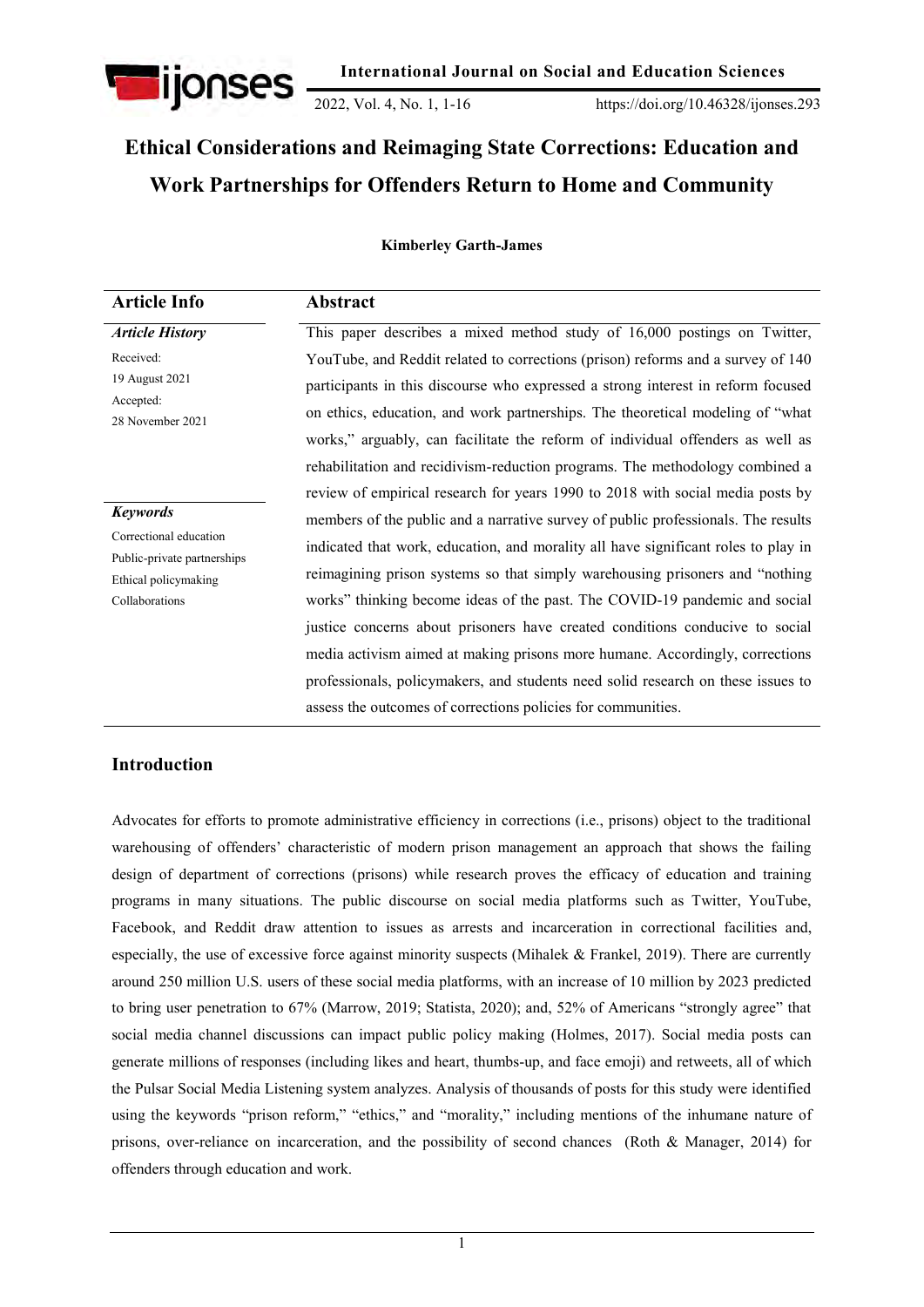Successful prisoner reintegration in society (i.e., as ex-offenders) depends on numerous factors, including prison-based education and work training (Hughes, 2016; Moses & Smith, 2007; Smith, 2018; Tolbert, 2002; Waintrup & Unruh, 2008; Western et al., 2000). Moral and ethical characteristics such as integrity, empathy, and grace are attracting increasing attention as managerial skills with which prisons must equip members of their staff, especially those working to prepare prisoners to reenter the workforce (U.S. Bureau of Justice Statistics [BJS], 2018). The present study summarizes and interprets the recent research about work and education rehabilitation programs with public-private partnerships and describes recent discussions on social media and the responses of 140 participants in a survey on issues relating to rehabilitation and morality.

#### **Problem Statement**

The specific problem addressed here is the discrepancy regarding the best way forward for corrections in the United States between the conclusions of researchers on the one hand and the opinions of individuals involving reform of correctional systems. The failing discussants on social media platforms and survey respondents about the topic are staff professionals in criminal justice, future careerists, students and activists that anticipate civic engagement on social media channels to influence policy making to improve future prison systems. This discrepancy reflects differing views about a proper balance between social equity and public safety. Political and social welfare scholars and social scientists tend to envision corrections in distributive terms, as the equitable provision of benefits to organizations and members of a community (Rawls, 1971). Simon's ideas about efficiency require distinct innovation using evidence and public discourse in public policy making processes, otherwise threatens free speech/expression. To understand why corrections (prison) administration over-rely on recidivism reduction schemes as electronic monitoring and prison cells and retributive justice ideology, I examine the literature, combining new knowledge from the social media users and survey respondents perspectives. There is a role for work partnerships (public-private job trainings) and education which have proved effective in the context of modern correctional systems and those envisioning for the future (U.S. Bureau of Justice Assistance [BJA], 2018; U.S. BJS, 2018). The U.S. Federal Bureau of Prisons (2020, p. 19) reported that its costs in Fiscal Year (FY) 2019 were \$7.1 million, representing an increase of 0.8% over the previous year. Among these costs were pastoral activities programs (\$49,000), and education and vocational programs (\$150,000), and unit management for vocational life skills training (\$400,000). Of course, the overall costs of incarceration are very high (Marshall Project, 2019). The disproportionate funding of prison infrastructure has left inmates' medical needs unmet. In a sense, these outcomes are the price of accountability, which is only achievable by providing the appropriate resources to committed professionals whose decisions are guided by morality with empathy and grace (Burlone, 2006; Costello, 2008; Gigerenzer, 2009). Civic discourse, including discussions on social media, can help to resolve the ethical dilemmas that have prevented corrections institutions from realizing their potential. Subdivide text into unnumbered sections, using short, meaningful subheadings. Please do not use numbered headings. Please limit heading use to three levels. Please use 12-point bold for first-level headings, 10-point bold for second-level headings, and 10-point italics for third -level headings with an initial capital letter for any proper nouns. Leave one blank line (1.5 times spaced) before and after each heading. (Exception: no blank line between consecutive headings.) Please margin all headings to the left.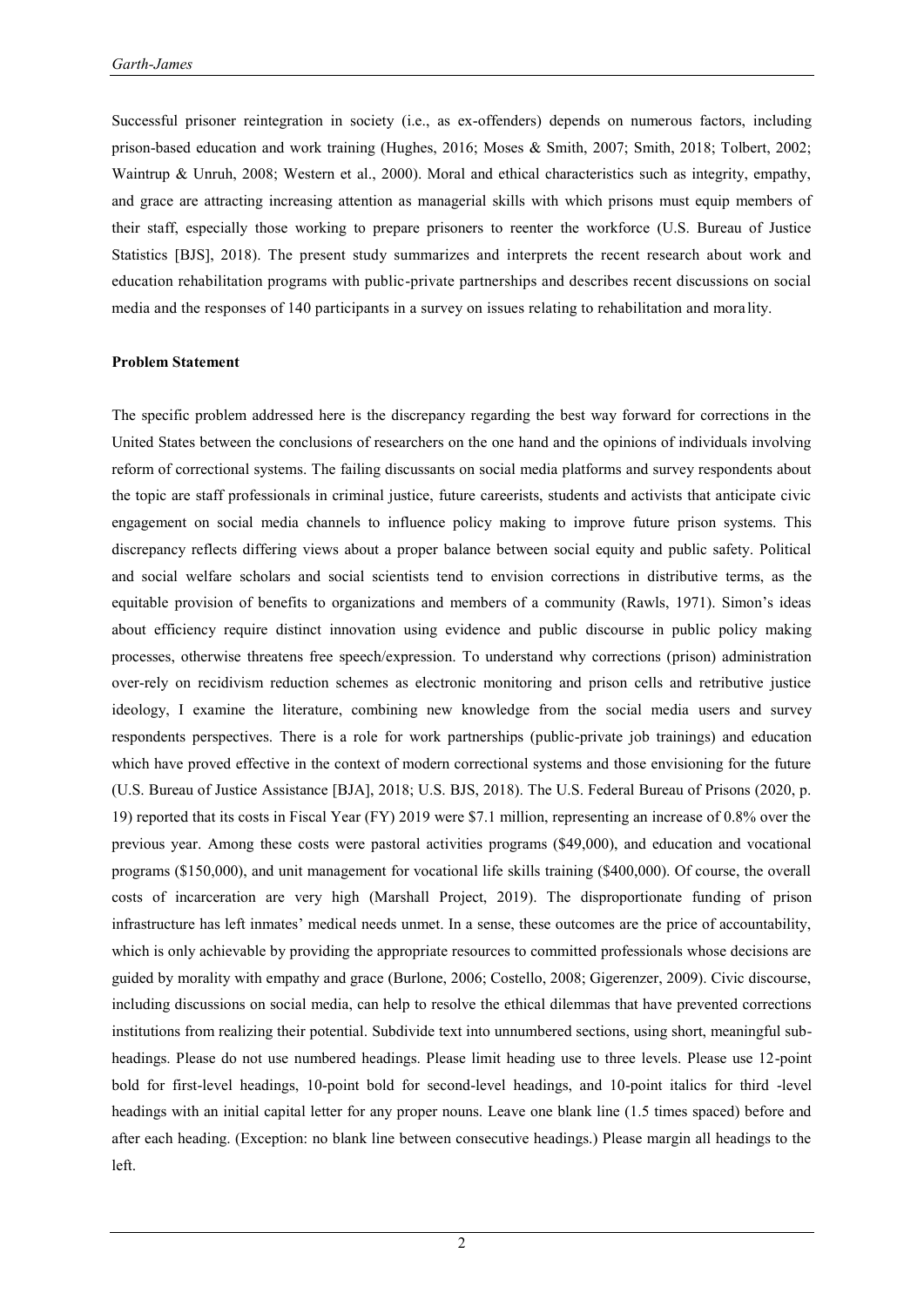# **Literature**

### **Work, Education, and Morality**

The issues of employability, training, and proper behavior are, then, central to efforts to return ex-offenders to society successfully. Consider that annually some 650,000 ex-offenders returning home fail to meet conditions of parole within 6 months to 3 years having trouble rebuilding their life at home and in the community (Public Law 110-199, Sec.3, 2021). Collaborations often represent the optimal context for addressing these issues and reducing ex-offenders' employability risk factors (ERFs; Garth-Lewis, 1994). Such aspects of an individual's work ethic as reliability, dependability, interpersonal skills, and teamwork need to be inculcated in prison programs and reinforced in post-release programs. The jobs available in the modern labor market—from hairdressers and retail salespersons to administrative office support staff and construction workers—nearly all require more than a secondary (high school) education. For this reason, the U.S. Bureau of Labor Statistics (2018) lists a college degree as a minimum job standard for most new entrants in the labor force, with the data for the years since 2014 revealing a growing demand for special certifications.

At the same time, administrators have been facing an outcry from ethnic minorities and advocates for reform of the justice system that highlights the need to develop more just and safer workplaces. Since the tasks of modern workers are so often collaborative, these issues are central to the formation and deployment of effective teams. Political realities continue to shape corrections policies while prison administrators seek to provide education as an alternative to the haphazard and often futile efforts at both corrections reform and crime control. Restraint is necessary here, for there is a danger of losing track of "what works" amid the ongoing reforms (for instance, through the enactment of various sentencing schemes). Research in the social sciences regarding "what works" in the reform of individual offenders consistently points to approaches that are collaborative, systematic, and empathetic.

Codes of ethics serve to clarify the duties of public servants working in corrections, which include helping to guarantee social justice at their institutions. They can do so by emphasizing ethics, especially in the context of educational and training initiatives. A new framework is necessary that reflects the demographic and economic conditions of a global society as well as communities' values and expectations so that ex-offenders return ready to contribute rather than destabilize. Friends, crime victims, and criminal offenders as well as policymakers, educators, and justice professionals must join forces to reduce recidivism.

Alongside the principle of "what works," that of "doing the right thing" informs successful efforts to help individual offenders achieve reform goals. By contrast, structural inequities, including insufficient funding of rehabilitation programs, exacerbate social instability. There is general agreement that access to correctional education and collaborative job training (Prison Industry Enhancement Certification Programs) prepares offenders to contribute once they return home (Sexton, 1992; Urban Institute, 2016; U.S. Department of Justice, 2008).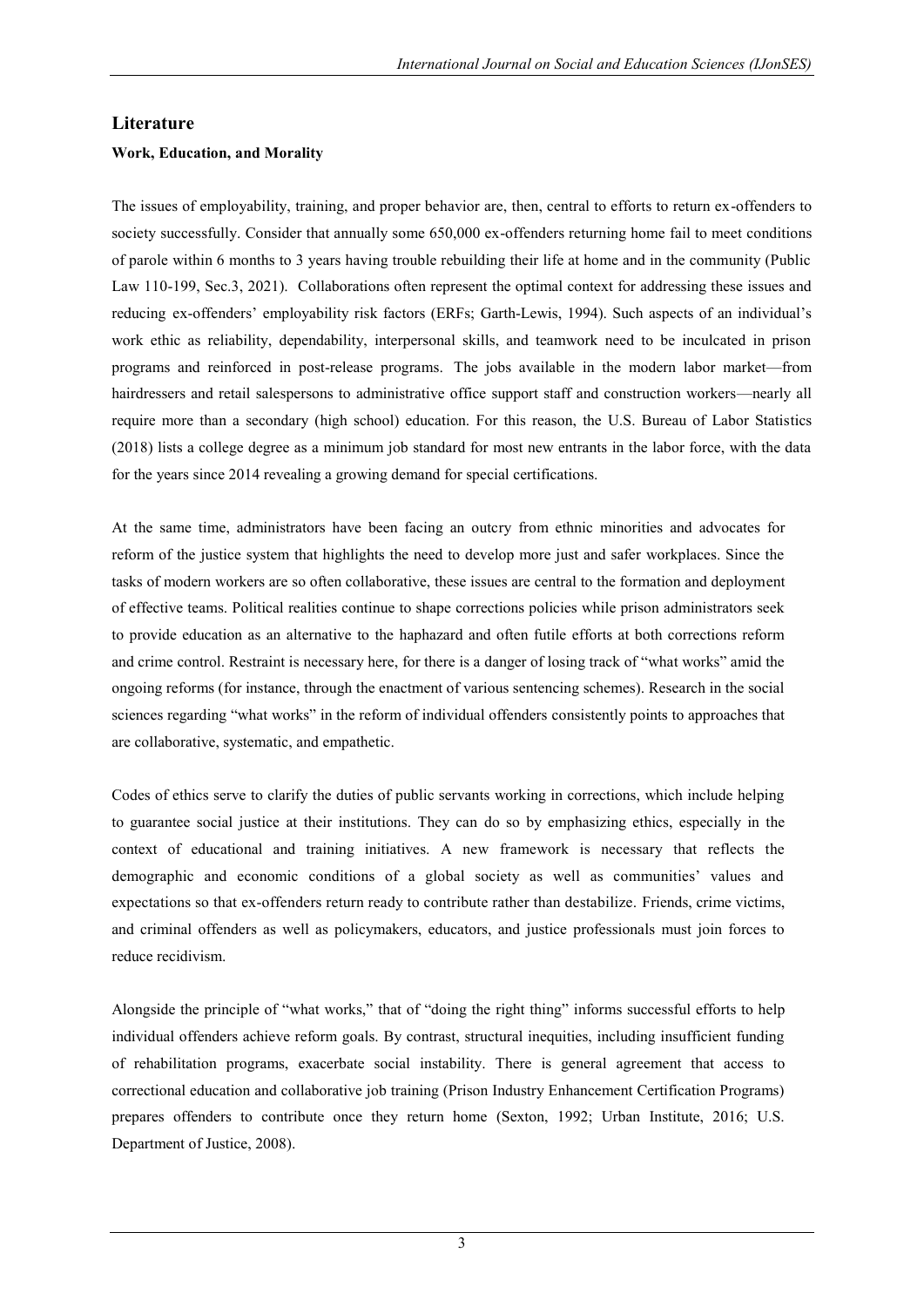#### **Partnerships for Job Preparation**

Research on the British penal system has shown the value of work programs and the impact of various philosophies regarding the efficiency and accountability of public organizations (Simon, 1999). The efficacy of prison-based work models such as promising joint-venture work programs reveals the irrationality of corrections policies forged without meaningful conversations about providing prisoners with marketable job skills and experience during incarceration. The fewer than 3% of prisoners who have been obtaining real-world work experience through Prison Industry Enhancement Certification Programs (PIECPs; BJA, 2018), for example, work for private employers in collaboration with prison-based companies. These positions pay the minimum or prevailing wage for comparable work done by free labor. The triple bottom line with respect to profits, people, and social responsibility is always in view with PIECPs because they act as businesses, interviewing, hiring, training, and paying inmate laborers. The PIECP law encourages state and local departments of corrections to collaborate with private companies, creating specific arrangements corresponding to each partners' needs. Partner models such as the PIECP Customer and Employer (Joint Venture) model (Sexton, 1992) are popular. The various forms of this model are as follows.

- 1. In the *Customer Model*, a private-sector firm purchases a significant amount of product from a stateowned and operated venture. For example, at the Utah Correctional State Prison at Draper, the printing and graphics shop operation manufactures signs that re purchase by outside vendors.
- 2. In the *Manager Model*, the management of a publicly owned concern is manageable entirely by a private firm, an example being PRIDE Industries' collaboration with Florida's state correctional agencies.
- 3. In the *Joint Venture* or *Employer Model*, a private firm pays inmates to do work on the prison grounds. This model is popular among penal institutions for juveniles as well as adults. The private company controls the hiring, firing, and supervising of the inmate-workers and pays the prevailing or minimum wage. An outstanding example of this model is the Kansas Correctional Institution partnership with Zephyr Products company, bringing the private firm's metal fabrication operation behind bars (inception in the 1990s), which has generated several million dollars in federal and state taxes and returned over \$600 million to society through reimbursements to the state for room and board and other fees.

This kind of work is meaningful when it commands offenders' interest, utilizes their skills, and enhances their marketable job skills while reducing their ERFs. Among the factors leading to recidivism, the issue of employment bulks large (U.S. Department of Justice Archives, 2020). Simply put, the evidence indicates that offenders who work in prison-based workshops have lower recidivism rates than those without work experience. Certainly, the various prison-based work models have various advantages and disadvantages. Any kind of partnership between prisons and private industry in this regard is likely to suffer during economic downturns when jobs are scarce, as in the 2008 recession. Likewise, unions have often opposed such partnerships out of concern that prison labor may replace free labor and create downward pressure on wages and efforts to improve working conditions (Lewis, 1994; PIECP, 2018). There have also been disturbing allegations regarding the exploitation of incarcerated workers, including violations of Occupational Health and Safety (OSHA) and Fair Labor Standards Acts rules (Prison Labor Megs, 2018). In state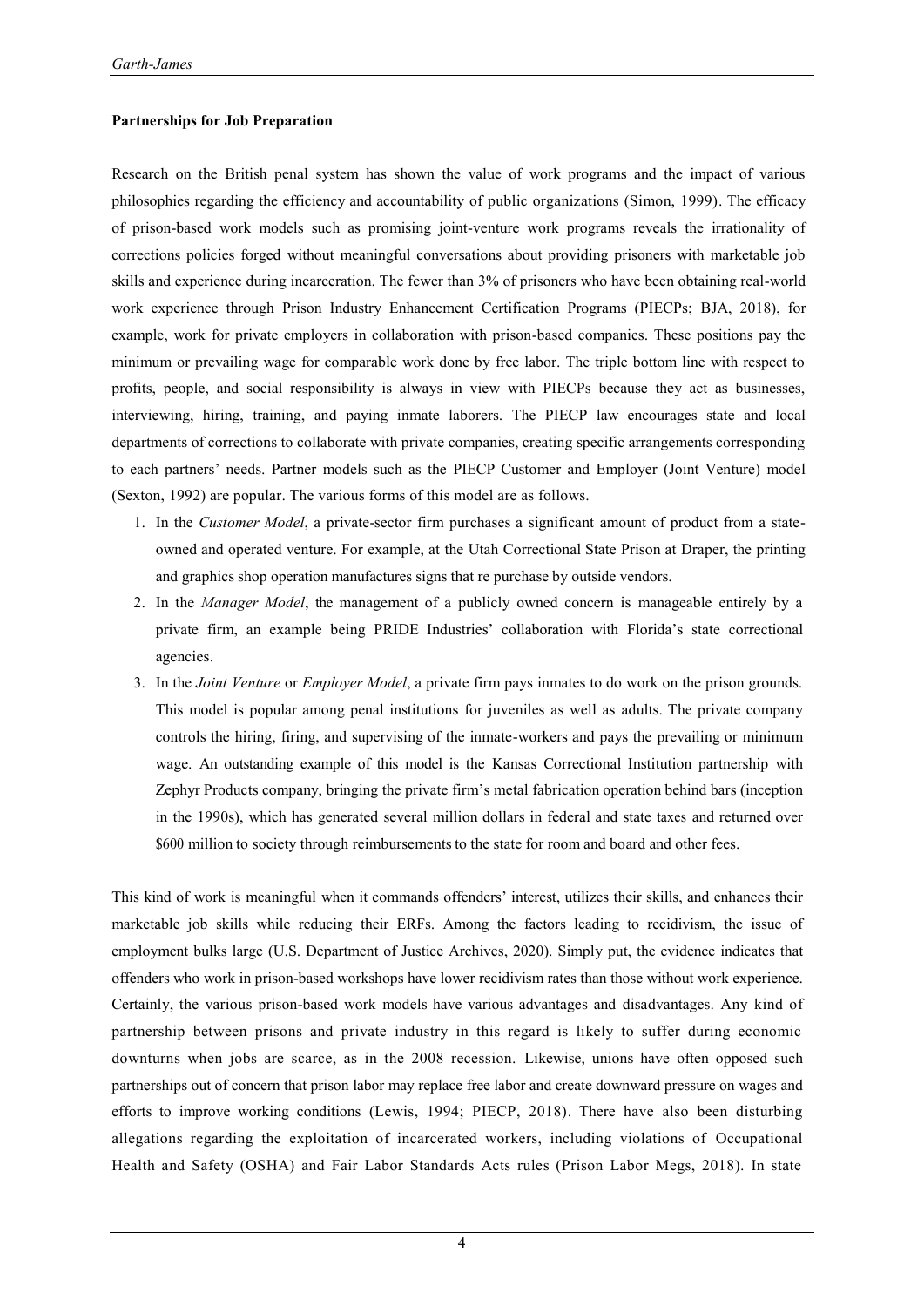departments of corrections, the updating of administrative rules and regulations and oversight from the U.S. Department of Justice are helping to eliminate problems (BJA, 2018).

Morality (ethics) concerns relate to the treatment of prisoners as individuals who deserve a second chance to gain marketable job skills and contribute to their families and neighborhoods have been informing the "what works" ethos of rehabilitation. Humane treatment includes making counseling and medical treatment as well as work and education available to prisoners and ex-offenders. A roundtable discussion bringing together corrections and business professionals reflected on the extent of the fiscal burden of the nation's one million incarcerated men, reducing the U.S. gross domestic product (GDP) by \$100 to \$200 billion dollars (Urban Institute Report, 2016). Petersilia (2004), on the other hand, found that releasing thousands of prisoners per year stretches correctional supervision services so thin as to have an adverse impact on outcomes for ex-offenders

#### **Social Media and Prison Reform**

The work to re-envision corrections, then, can begin with a consideration of promising evidence-based rehabilitation strategies for counseling, substance-abuse treatment, job skills training, and other basic services for prisoners that have been investigated in the social sciences literature (e.g., Andrews, 2012; Cullen & Gilbert, 2012; Koenig, 2007) as well as public discussions of these services on social media platforms. To begin with, there is a clear need to bolster ex-offenders' self-esteem and sense of belonging to a household and community. Reconceptualizing corrections administration from the perspective of rehabilitation also involves systemic change and assessing the moral and ethical accountability of corrections professionals throughout their careers.

An approach to prison management and prisoner rehabilitation is emerging, then, that combines organizational efficacy with humanitarian (ethical) considerations within the context of the existing public correctional infrastructure. However, the comparison of notions of "what works" in prison reform and reincorporating exoffenders into their communities as described in the literature on the one hand and social media posts and survey responses for this study on the other revealed tension between the former and the latter. In recent years, administrators involved in policymaking and agenda-setting as well as powerful politicians (including governors and presidents) have been turning to social media as a source of information about a range of issues, including corrections, a gauge of public opinion, and a bully pulpit (Christenson et al., 2020). Currently, the members of the millennial generation now entering the field of corrections and mid-career professionals alike are anxious to implement meaningful reform. Therefore, there is optimism about corrections reforms, especially those that consider morality and ethics—in particular, accountability and managerial empathy—to bring about the longhoped-for change "from nothing works to what works" (Gendreau & Ross, 1987). Collective opinions on social media have the potential to change policies that politicians implement under the influence of lobbyists rather than considering the empirical evidence, such as the prohibition against prisoners from accessing Pell Grants for college study that Batiuk et al. (2005) described as "ill-conceived."

5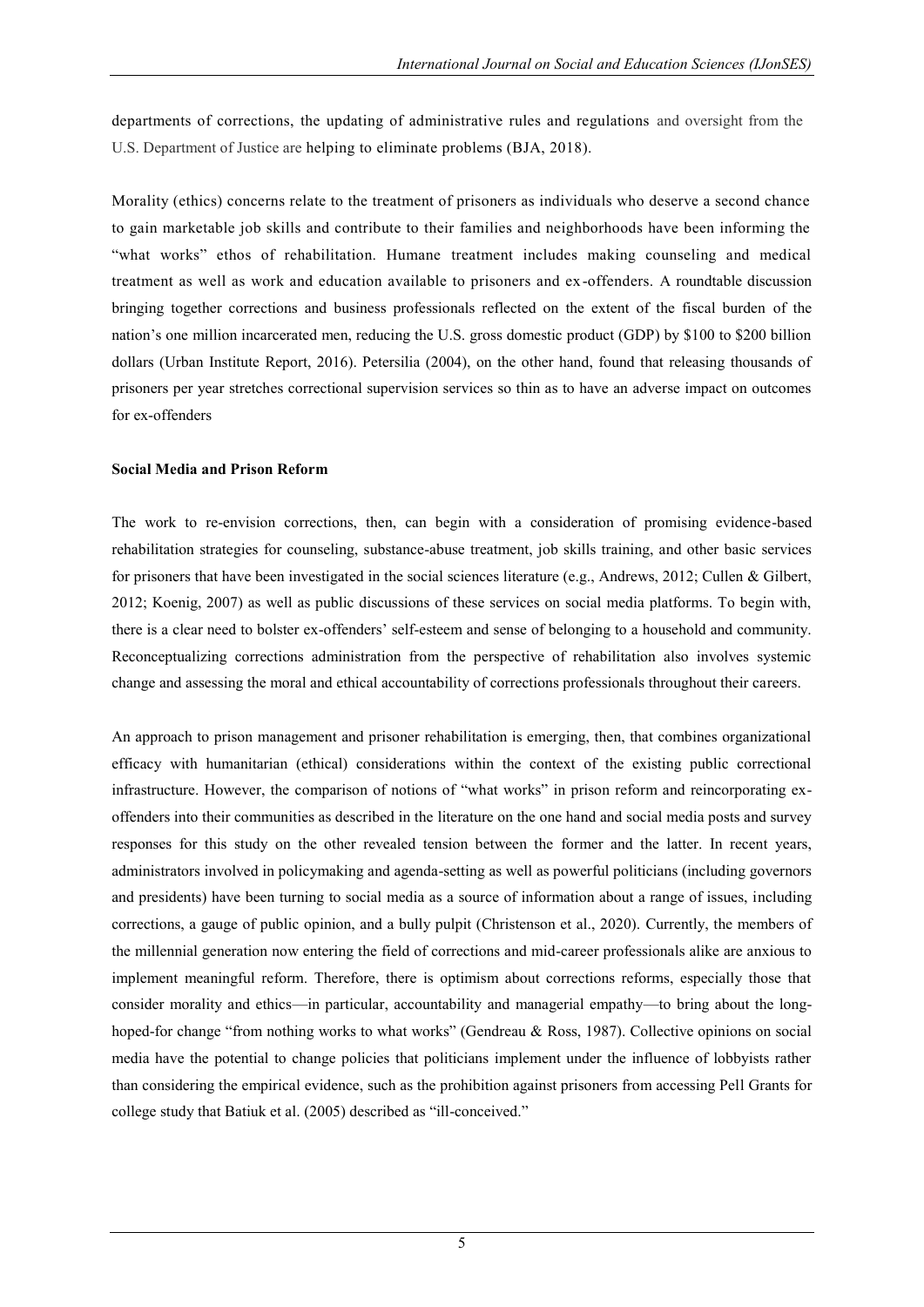Regarding parole preparation programs that can reduce recidivism by providing education and training to practitioners and generally helping to fulfill the mission of rehabilitation, perhaps discarding uniformed penology that over-relies on retribution. Future corrections require policies rooted in "faith in prison's curative powers‖ (Cullen & Gendreau, 1989, p. 23; cf. Gehring, 2000). Public expressions on social media can pressure national leaders to consider corrections reforms that address issues such as racism in the system and the mistreatment of prisoners as well as education and post-incarceration employment (Echiner, 2017; U.S. Department of Education, 2019). The public is not alone in its desire to do more than simply warehousing prisoners. Thus, the findings presented here indicate that professionals entering the field want to feel a sense of accomplishment on the job. Importantly, according to a recent report from the U.S. Federal Bureau of Prisons (2020), prisoners have been returning home with increasing self-confidence, and correctional professionals have had greater confidence in working with them. This outcome seems attributable, at least in part, to the availability of additional resources and a new mission for U.S. corrections rooted in the notion that the rehabilitation of prisoners can enhance public safety (RAND Corporation, 2016; U.S. Department of Education, 2003).

#### **Theory**

Herbert Simon (1946) outlined key aspects of administrative science and theory in his day, including principles for administrative efficiency. Recognizing the politics and power influence on public administrations and management, then pathways to effective compromise is essential. Considering tasks shared among the members of groups, forms of authority, and purposes of control in agencies as well as rational and non-rational decision frameworks, Simon viewed administration from the perspective of the logic of rational choice. Information is necessary for rational choices, especially in the context of markets and of government responses to public crises—such as large numbers of ex-offenders returning to society. However, public administrators daily recognize that high quality and unbiased information is not always easy to come by. Accountability systems are hierarchical, involving layers of approval, and the various specializations in modern public organizations have requirements for various certifications, degrees, and ongoing training that can be frustrating and even counterproductive. Therefore, sometimes, the status quo practices, being familiar, are the only ones considered feasible. We forget how to lead with humility. Laws such as the Second Chance Act of 2008 provide guidance for corrections and education professionals by promoting work and education as recidivism-reduction strategies as well as administrative dynamism. Likewise, faith-based initiatives incorporate rational assessments of the relevant facts*,* and the practice of grace facilitates justice and inclusion for those seeking to resolve problems and crises by emphasizing coordination and collaboration. In prison administration, these measures foster accountability, moral and ethical behavior, and reform.

Evidence for practice is combining reliable and sufficient information otherwise it is *non-rational and* favors gut reactions to problem solving*. Nonrational decisions are not irrational and can, in fact, be useful for uniting people in support of a transformative cause—such as corrections reform.* Simon's ideas about administrative behavior and efficiency, including the importance of scientific inquiry (i.e., empirical research), remain relevant to identifying compromise and political-administrative will to manage corrections. In the present context, they provide a basis for assessing the role of social media discourse in policy decisions. Simon's goal of developing a

6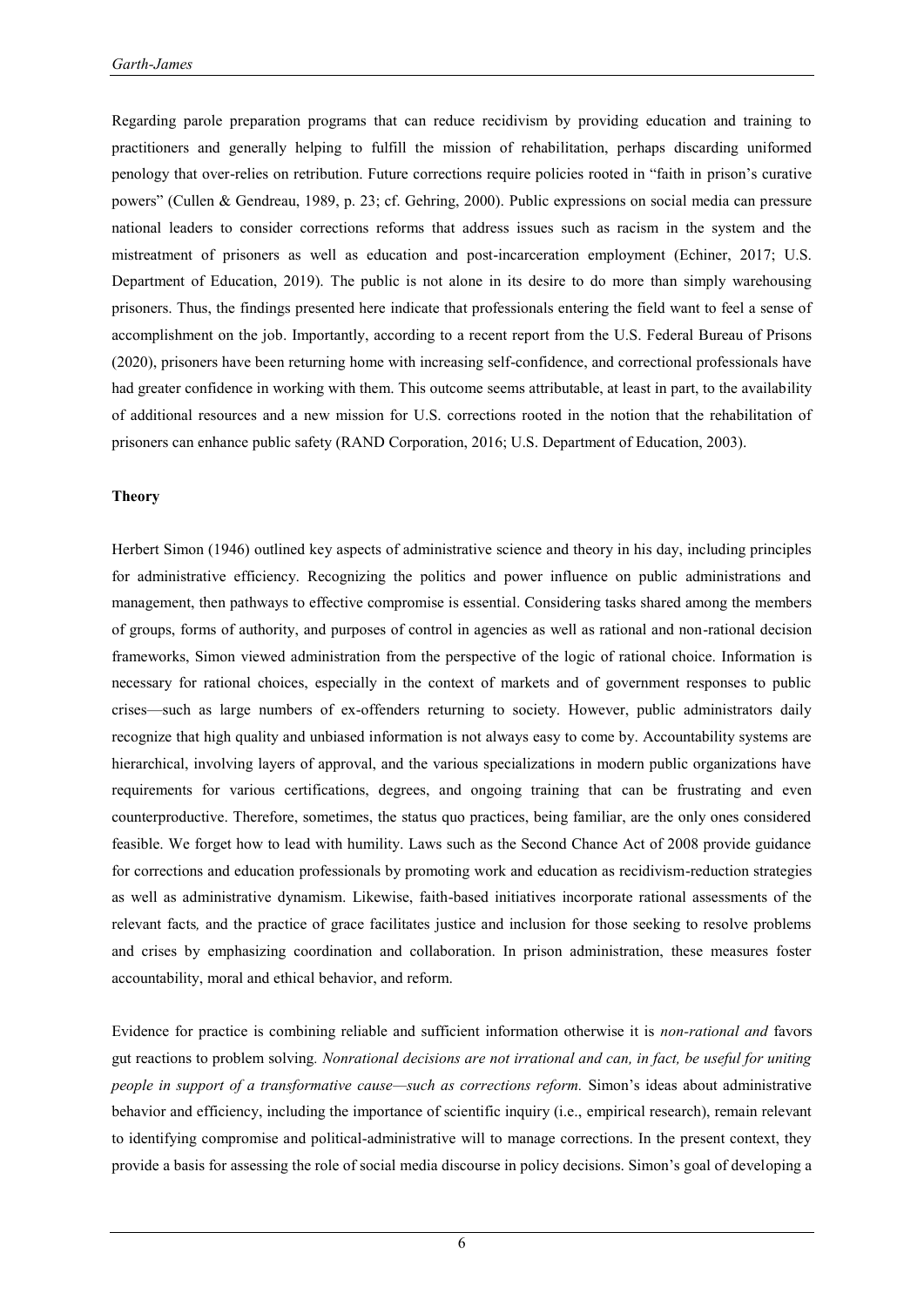science of administration and disseminating knowledge to assist policymakers and public administrators with decision-making, especially to promote administrative efficiency, remains applicable and, for this reason, students in the social sciences (i.e., public administration, business, and corrections) continue to make use of his approach to scientific research and public discourse to inform decision-making. It is clear that the ability to make evidence-based decisions and the moral temperament to recognize humane alternatives, in the context of both rational and non-rational frameworks, are key characteristics of transformational public leaders.

Thus, the thinking about corrections reform has been evolving rapidly, fueled in part by discussions on social media of the need to focus on offenders' humanity and the reincorporation of ex-offenders into homes and communities. These considerations guided the formulation of the following research questions:

- 1. What extent does public discourse affect corrections (prison) reform?
- 2. What are the perceptions of social media users and scientists (expert researchers) about evidence relating to corrections (prison) reforms?

The research focused especially on perceptions of morality and ethics in relation to corrections reform efforts.

# **Method**

The Pulsar audience intelligence and social listening platform quantifies the reactions to posts on social media (retweets, shares, and comments) and emojis, which are pictorial representations of hearts, faces, hands, and so on used to represent reactions to posts. The platform measures these data in the form of "engagements" by users of social media indicating actual counts (i.e., of pieces of the content in re-tweets and comments). Total posts plus engagements in affinity groups, forums, and blogs have comments and emoji expressions (for total impressions). The actual comments—the qualitative data—are determined by reviewing each one; on a specific social media channel, such as Twitter. These results show numbers of emotional content on a "sentiment rating scale" using happy, neutral, or sad emojis.

For this mixed method study, first, the Pulsar Social Medial Learning TRAC system collects social media communications. The Pulsar qualitative data are social media users communications from news sites, corrections forums, and professional forums on which the topics of reform, work, education, and ethics relating to corrections were popular. In graphical representations of the data such as the one shown in Figure 1, the blue timeline indicates the volume of the engagements and mentions on these social media channels pertaining to the search terms "corrections reform," "prison reform," "morality and prisons," "work and education," and, simply, "prisons." The sentiment scale is based on the frequency of emoji and words such as "trust," "good," "bad," "anger," "happy," and "disgust," with a scale in this case ranging from  $-50$  to  $+50$ . The ratings represent slogans such as "prisons punishing people is bad" and "prisons are cages" as well as, again, thumbs up or down (likes, dislikes) and emoji faces (happy, neutral, unhappy). Attached to each number are the actual engagements representing a given social media channel in the Pulsar Index. The analysis aggregated large amounts of commentaries and multiple impressions.

The search covered the social media outlets Twitter, YouTube, Facebook (through a 30-day topic search), and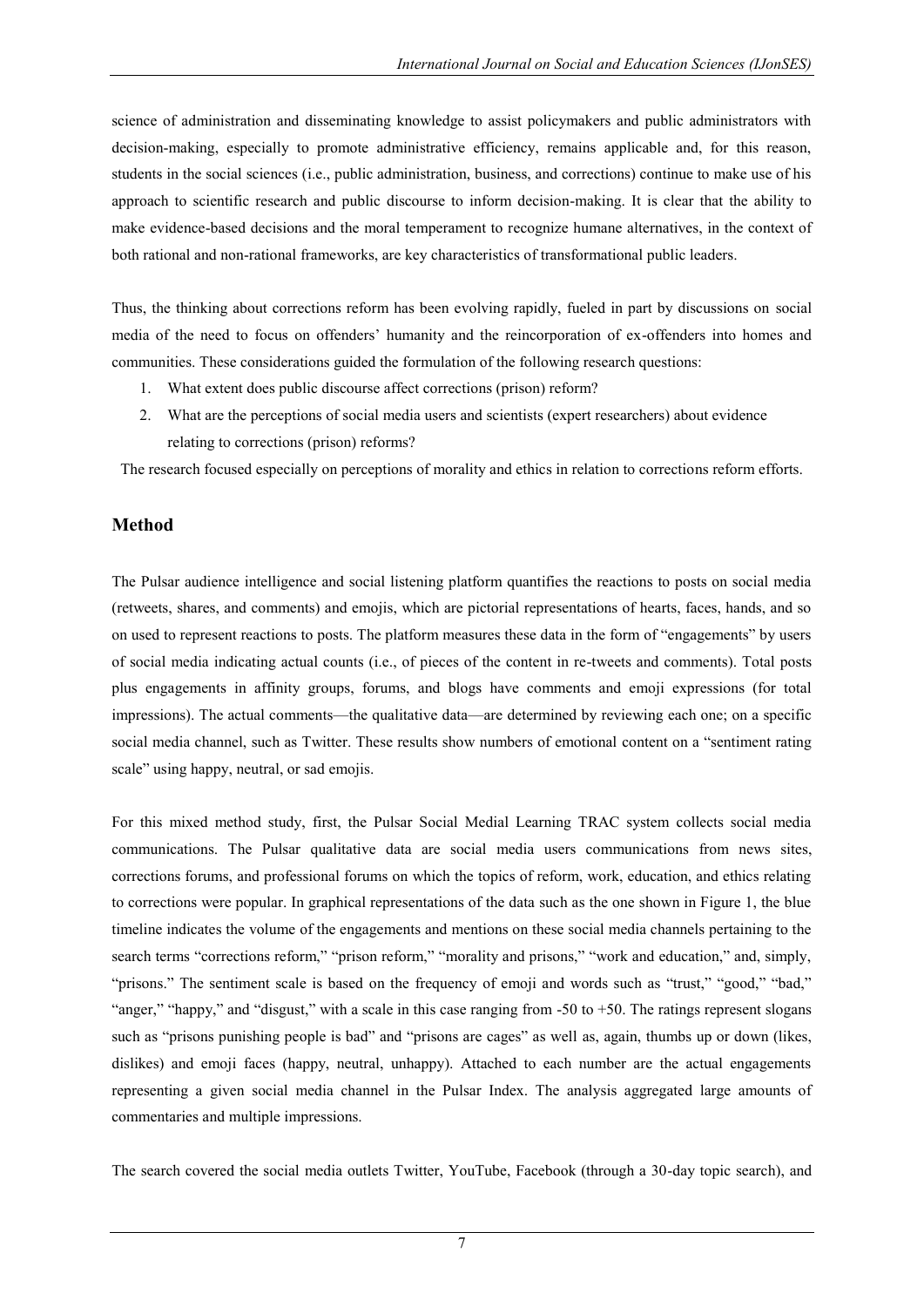Reddit, which together accounted for the bulk of social media users' communications with the research topic. Prison affinity groups were particularly prominent on YouTube, their posts attracting numerous pointed comments about the need to make prisons more effective and humane. Notably, the Reddit posts focused on non-violent offenders, and compassionate approaches to prison reform. These social media users, then, addressed the efficiency, morality, and ethics of the professionals who work with prisoners and ex-offenders, some even entertaining the notion of defunding prisons and rendering them obsolete. The quantitative methodology involves an analysis of public domain materials in the library databases JSTOR and ABI/Inform as well as a conducting computerized survey (September 8-15, 2021) of 150 corrections professionals (140 of whom completed it), social workers, and educators with a keen interest in these issues. Data analysis support was using Intellectus Statistical software. Lastly, a comparison of the results of the survey and the social media data on the one hand with the academic literature on the other provide the basis for the study conclusions.

### **Results**

The keywords for the search, as mentioned, included "corrections/prison reform," "work and education," and ―morals and ethics.‖ There were 24,220 total mentions and engagements of these terms on Reddit (7,891), YouTube (944), and Twitter (15,385) during the period of data collection (Figure 1).



Figure 1. Mentions and Engagements on Social Media Platforms

The analysis of the social media forums on the topics of corrections, prison, work, and education covered the period from August 3, 2020, to August 2, 2021. In all, the 85,000 communications include nearly 25,000 engagements and mentions (Figure 1) were of interests that mention all our key words prison reform, work and education and moral or ethics. The engagements were richer discussions (2 or more lines). Together, the communications will generate millions of impressions (likes, dislikes, hearts, and other emoji characterizations) without discussions (text, or anecdotes). The sentiment scale rating was 19 (representing 24% positive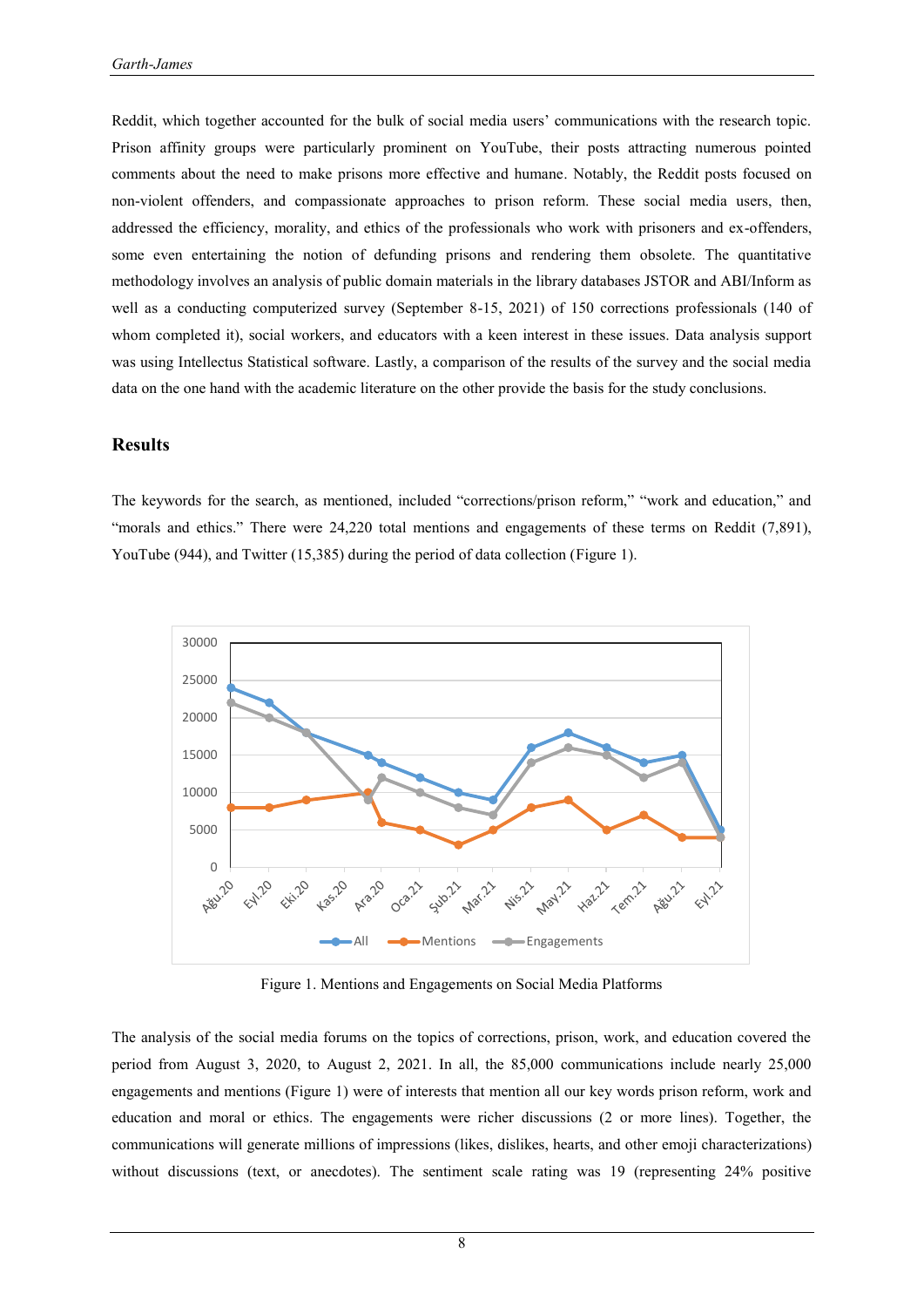engagements and 62% negative comments), as indicated by a sad emoji. Sixty-two percent of discussions were on Reddit, with 40 engagements related to prisoners and prisons, 23.7 impressions, and a -25 rating on the sentiment scale. The demographic, geographic, and employment data analyzed by the Pulsar platform as well as the survey data represent U.S. residents. The survey respondent's groupings by age cohorts (18-29, 38%; 30-44, 53%; 45-60, 25%). Their jobs or industries included education (28%) and, naturally, criminal justice (23%; corrections, police, and aftercare workers). The forum titles served to perform a manual count of the social media users' occupations, again including corrections as well as students in the social sciences and economics. The Pulsar results provided insights into users' perceptions, as did their comments. For instance, a Reddit user's comment that "Prisoners need help" received 4 hearts, 173 views, and 23,314 impressions; another that "People" are suffering, laws still exist today that were relevant 200**-**years about and not used to institutionalize slavery in private prison; morally wrong" received 589 views and 4,302 impressions. The probability that social media had a great effect on corrections reform was moderate  $(p=0.4)$ . The participants' age had a moderate effect on their perceptions of prison reforms (e.g., for the 18-29 cohort, p=0.3: for the 30-44 cohort, p=0.4).



Figure 2. Q6: Reasons for Corrections (prison) Reform

As shown in Figure 2, all 140 participants in the survey singled out rehabilitation as the primary reason for prison reform; the second most important reason was prison efficiency; the third was helping corrections professionals with their job tasks; the fourth was social equity and justice; and successful communities was the least important reason. The social media data results were similar though not ranked. About 40% of the respondents agreed with the experts (i.e., the scientific literature) that equipping communities with information, regulations (e.g., Public Law 110-199, or Second Chance Act) and focusing on rehabilitation (work and education) and risk factors can help individual prisoners achieve their goals.

The bulk of these sentiments were expressed in discussions on Reddit and Twitter and YouTube posts, among which 62% of commentaries included the words or phrases "rehabilitate," "help offenders, or "second chance" and/or called for more humane corrections policies. There was no consensus among the respondents to the survey regarding the value of religious activities (i.e., pastoral counseling), with 38% expressing no opinion and 30% viewing such activities favorably. There was little discussion of these topics on social media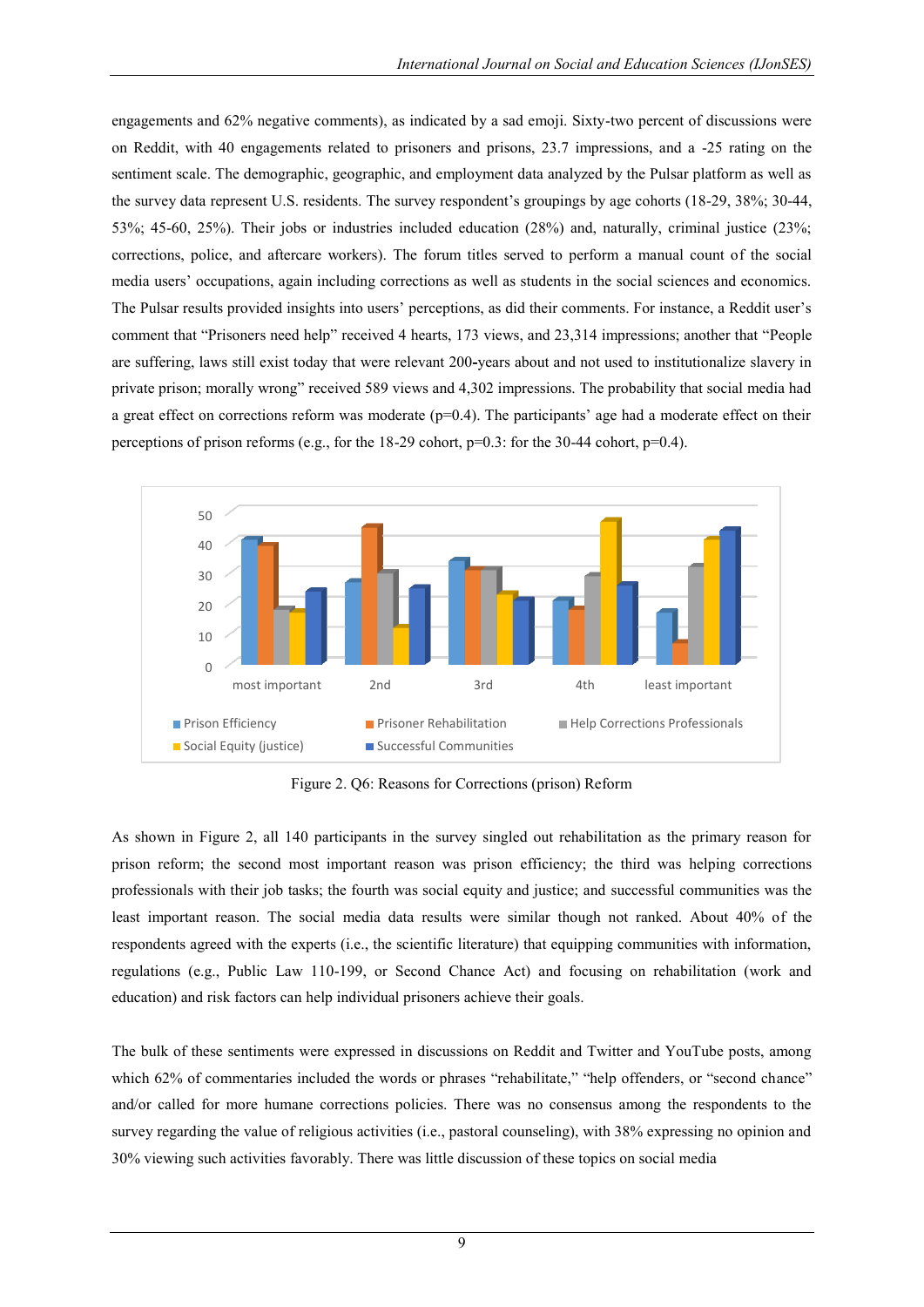

Figure 3. Q5: Level of Agreement Among Experts (research) About Prison Reform

As Figure 3 shows, the 140 responses to the question about "what works" in prison reform most often named aftercare services (43%), and sizable portions named family and community ties (30%) and rehabilitation and recidivism reduction resources (30%). A third (33%) expressed strong disagreement with the notion of eliminating prisons, with greater support for this notion expressed on social media. For example, among the survey narratives, one respondent says Prison Reform should be our first issue. Follow the Scandinavian model. Prison is not ‗rock bottom' people can rehabilitate. Punishment in the name of forced labor is unhealthy. Habitual criminals drain our resources." Among the social media comments, one user states "Overcrowding is a problem in time of COVID-19"; another affirmed that morality and ethics are "tossed aside for power"; and another urged "abolish prisons because they are cages." A YouTube user wrote that "crimes committed by nobility in Aztec society were usually punished more severely than crimes committed by commoners, since nobles and the elite were held to a higher standard and expected to behave better," garnering 121,084 views and 2,829,787 impressions.

Most of the social media posts about morals and ethics mentioned dishonesty and injustice in the prison system (e.g., "dishonesty and lock-up is the fate of people"). A Spearman correlation analysis is conducted for the mentions and engagements. Cohen's (1988) standard served to evaluate the strength of the relationship, with coefficients from .10 to .29 representing a small effect size, from .30 to .49 representing a moderate effect size, and above .50 indicating a large effect size ( $\alpha$  = 0.05). A significant positive correlation was observed between mentions and engagements ( $r_s = 0.64$ ,  $p = .015$ , 95% CI [0.16, 0.87]), with a correlation coefficient of 0.64 indicating a large effect size. This correlation indicates that, as mentions of prison reform, morality, and work and education increased, so did engagements, with richer descriptions and expressions (emojis).

The figure below (Figure 4) represents the level of agreement among social media users about prison reform for 136 respondents (4 respondents were incomplete and discarded) (see Table 1). The bars titles include rehabilitation, family and community ties, eliminating prisons, religion, prisoner aftercare, recidivism reduction schemes and social justice ideas.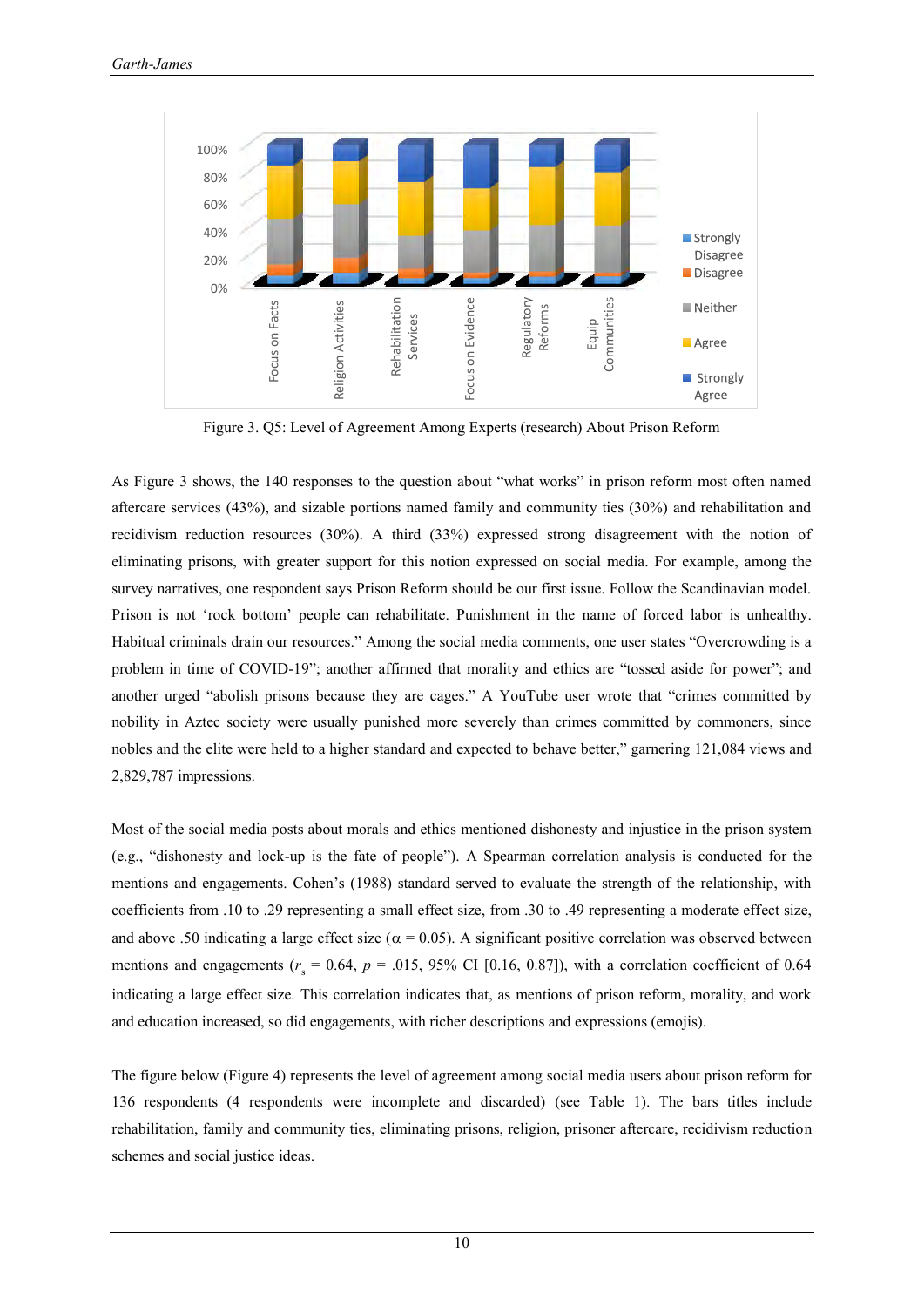

Figure 4. Q4: level of agreement among social media users about prison reform

| <b>Scale</b> | Percent $(\% )$ |
|--------------|-----------------|
| Very well    | 22%             |
| Poorly       | 34%             |
| Average      | 31%             |
| Good         | 11%             |
| Excellent    | $4\%$           |

Table 1. Responses to Q3: How Well Do Prisons Help with Prisoner Rehabilitation?

The social media expressions aligned with the survey responses on the perception that prisons can do more rehabilitation. Interestingly, the empirical findings indicated increasing investment in prison-reform efforts.

# **Discussion**

The purpose of this study was, first, to assess the influence of public discourse on corrections reform. The social media and survey responses seemed to show a strong interest in policymaking regarding prison reform. The desired direction for such reforms is unclear, though calls for humane treatment and justice were frequent. Second, the study design was to examine the perceptions of social media users and the survey respondents of the scientific evidence about corrections noting discrepancies. The results indicate that social media expressions have value for promoting accountability, humane treatment, and morality through work and education programs. Envisioning future corrections with humility leadership and ethical behaving towards offenders (prisoners) is an idea of the U.S. Federal Bureau of Prisons (2020), pointing to rehabilitation programs with the potential for reforms to reduce both costs and recidivism. The perceptions of the social media users and survey respondents analyzed for this study diverged from the dominant opinions in the literature about the efficacy of prisons, especially in protecting citizens from predators and providing opportunities for prisoners to build skills and recognize their worth to their families and society. Accountability is essential in the reimagining of prisons; without it, policies may undermine the confidence of corrections professionals or meet with resistance from them.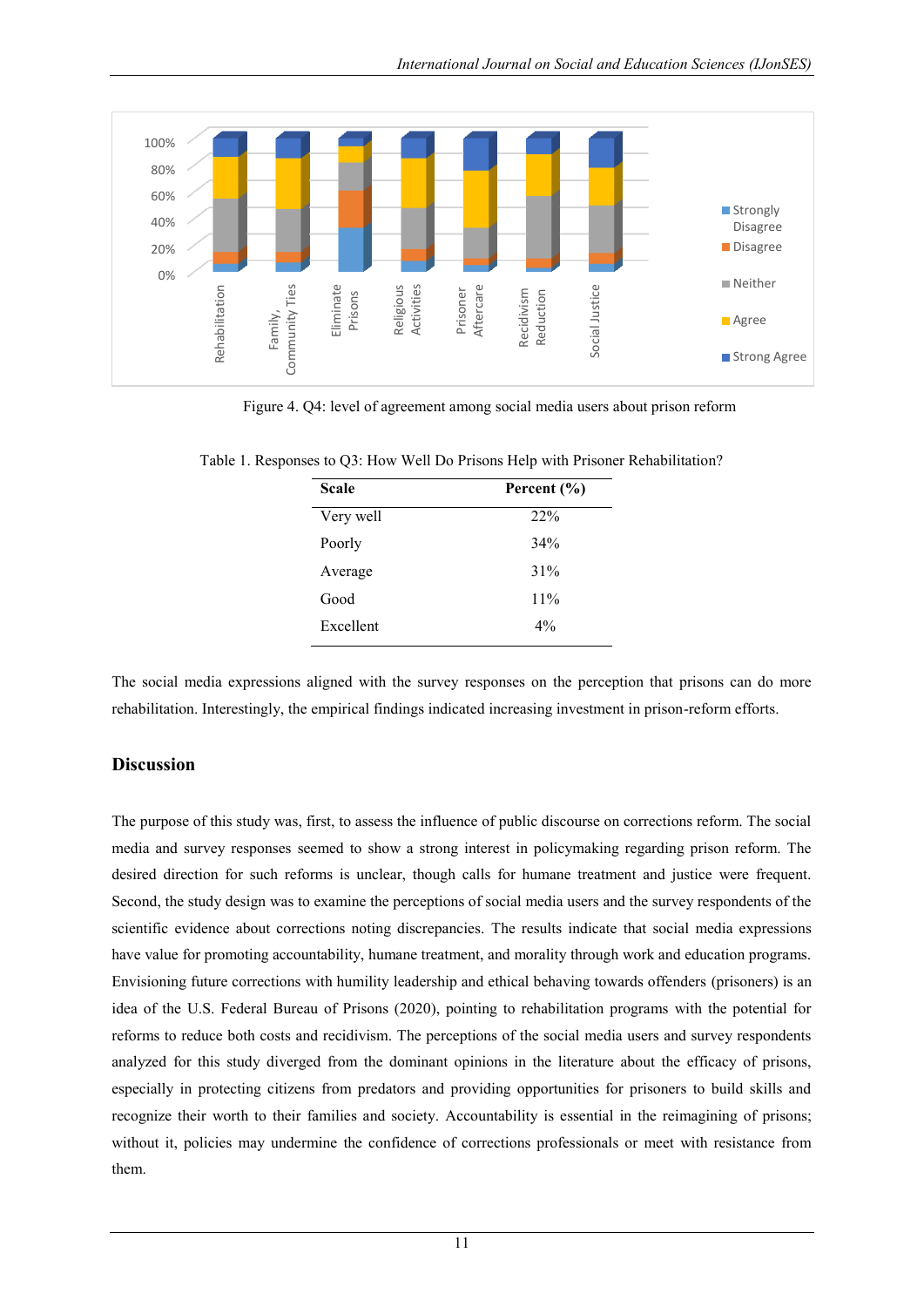The narratives calling for corrections reform reflected the emotional content indicated by the emojis regarding the moral dimension of corrections. Assessments of efficiency (Simon, 1946) must account for the costs associated with recidivism. Findings such as those published by the Marshall Project (2019) lend support to those calling for rehabilitation and social equity, but counseling, rehabilitation, and work programs still tend to receive insufficient funding. Nevertheless, for researchers and other advocates for partnerships such as joint ventures and PIECPs, there is reason for optimism in the potential for activism catalyzed by social media, particularly by millennials. The disproportionate funding of correctional security staff compared with "curative" programs thus remains a perennial concern. At the same time, it is necessary to control misinformation and selfpromotion for a new vision of corrections rooted in truth, empathy, and accountability to emerge.

#### **Recommendations**

Further research is needed into social media as a space in which a wide range of stakeholders—prison administrators and staff members, prisoners, ex-offenders and their families, and policymakers and researchers—share and discuss developments and promote effective rehabilitation. Funding, then, is a key issue, as is buy-in from corrections professionals amenable to reform. Looking forward, insights into policymaking and the philosophical constraints on preparing offenders for successful reentry into society can inform improvements in the curricula delivered to students who are preparing for careers in criminal and justice administration.

### **Conclusion**

All stakeholders in the reform of the justice system can benefit from the sharing of relevant knowledge through social media. Currently, there is strong support for rehabilitation, and activists can improve the prospects for the incarcerated by engaging with departments of corrections in the pursuit of policies that take into account the overall well-being of the community as well as offenders and ex-offenders. Today's corrections professionals are not responsible for implementing the old prison management model, but they have been enforcing it and will need training and moral support to adapt to new and better models rooted in an understanding of prisoner rehabilitation through work and education and its implications for the victims of crime, the families of lawbreakers, and the community.

#### **Notes**

Appreciate the Faculty Research Council (FRC), Azusa Pacific University, for the research grant. International speaker and UNESCO consultative status with 17 years building programs, teaching, and mentoring students in higher education. Public service includes serving as lobbyist, legislative criminal justice specialist, consultant in education for the California State Legislature and Governor's Justice Planning Office. Independent Observer of partnerships for the US Department of Justice and National Correctional Industries Association and advisory board, US Sentencing Commission. Research interests are collaborations, program management and development of professionals in corrections and education with spiritual essence (empathy and trust). Articles in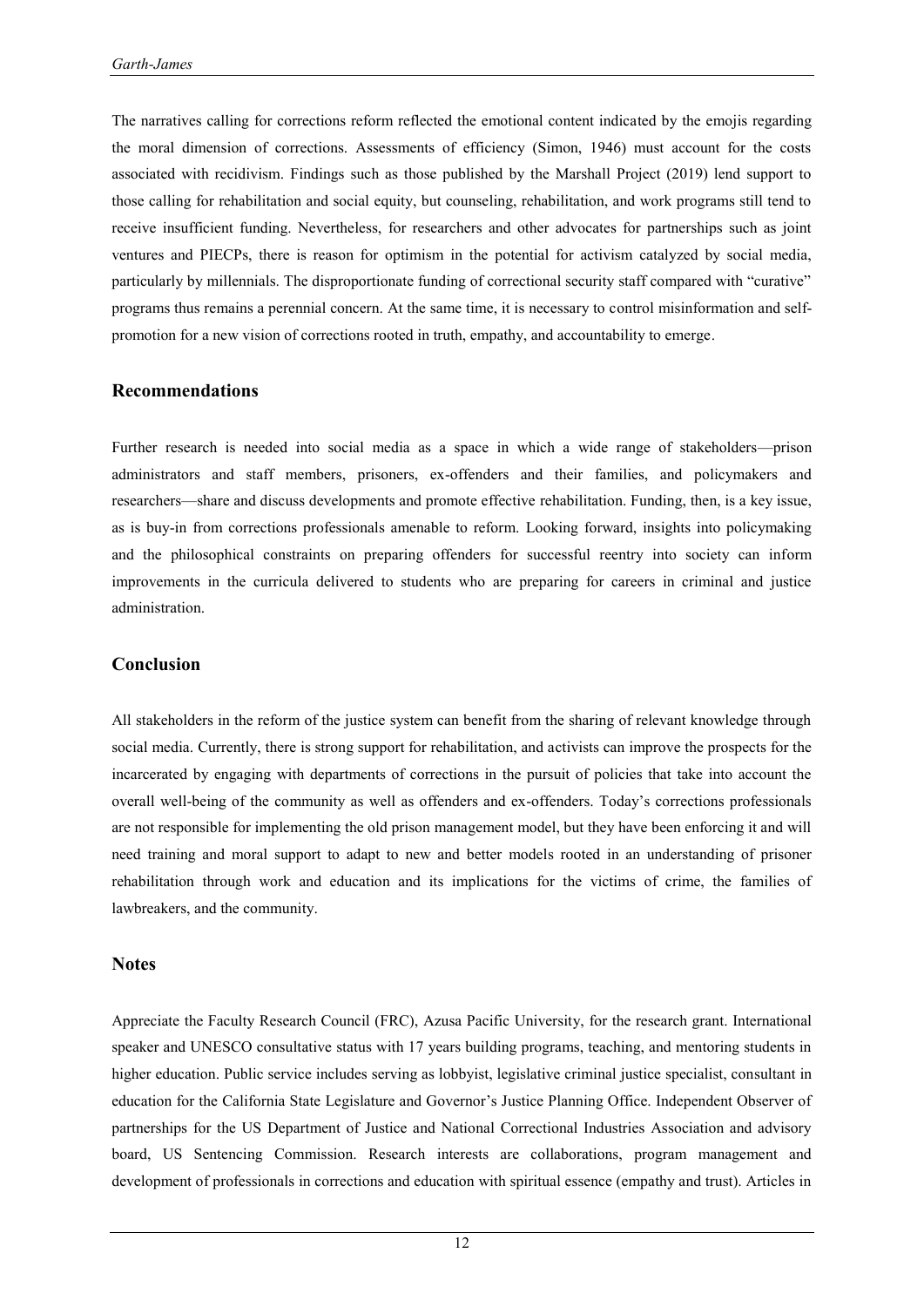the PA Times and GovLoop.

### **References**

- Alewine, H. S. (2010). Andragogical methods and readiness for the correctional GED classroom. *Journal of Correctional Education, 61*(1), 9–22.
- American Society for the Prevention of Cruelty to Animals. (2019, November 21). *Justice served: Case closed for over 40 dogfighting victims*. https://www.aspca.org/news/justice-served-case-closed-over-40 dogfighting-victims
- Anderson, A., Nava, N., & Cortez, P. (2018). The conduits and barriers to reentry for formerly incarcerated individuals in San Bernardino. *Journal of Prison Education and Reentry, 5*(1), 1–17. https://doi.org/10.25771/sdf0-1631
- Andrews, D. A. (2012). The risk-need-responsivity (RNR) model of correctional assessment and treatment. In J. A. Dvoskin, J. L. Skeem, R. W. Novaco, & K. S. Douglas (Eds.), *Using social science to reduce violent offending* (pp. 127–156). Oxford University Press.
- Angeli, E. L. (2012). *Networks of communication in emergency medical services* (Publication No. 3544643) [Doctoral dissertation, Purdue University]. ProQuest Dissertations Publishing.
- Armstrong, D. (2019). Malory and character. In M. G. Leitch & C. J. Rushton (Eds.), *A new companion to Malory* (pp. 144-163). D. S. Brewer.
- Batiuk, M. E., Lahm, K. F., McKeever, M., Wilcox, N., & Wilcox, P. (2005). Disentangling the effects of correctional education: Are current policies misguided? An event history analysis. *Criminology and Criminal Justice, 5*(1), 55–74. https://doi.org/10.1177/1466802505050979
- Belcher, W. (2019). *Writing your journal article in twelve weeks: A guide to academic publishing success* (2nd ed.). University of Chicago Press.
- Berndt, T. J. (2004a). Children's friendships: Shifts over a half-century in perspectives on their development and their effects. *Merrill Palmer Quarterly, 50*(3), 206-223.
- Berndt, T. J. (2004b). Friendship and three A's (aggression, adjustment, and attachment). *Journal of Experimental Child Psychology, 88*(1), 1-4.
- Brown, E. (2013). *Comedy and the feminine middlebrow novel*. Pickering & Chatto.
- Bureau of International Organization Affairs. (2018). *U.S. contributions to international organizations*, 2017 [Annual report]. U.S. Department of State. https://www.state.gov/u-s-contributions-to-internationalorganizations/
- Burlone, N. (2016, Apr 4). Les partenariats public-prive: l'ethique et la formulation des politiques publiques en considerations secondaires*. Revenue Governance*, *3*, 21–29*.*
- Bushway, S. (2003*). Employment dimensions of reentry: Understanding the nexus between prisoner reentry and work*. https://www.urban.org/sites/default/files/publication/59406/410853-Reentry-and-Prison-Work-Programs.PDF
- Christenson, D. P., Kreps, S. E., & Kriner, D. L. (2020). Contemporary presidency: Going public in an era of social media: Tweets, corrections, and public opinion. *Presidential Studies Quarterly, 51*(1), 151–165. https://doi.org/10.1111/psq.12687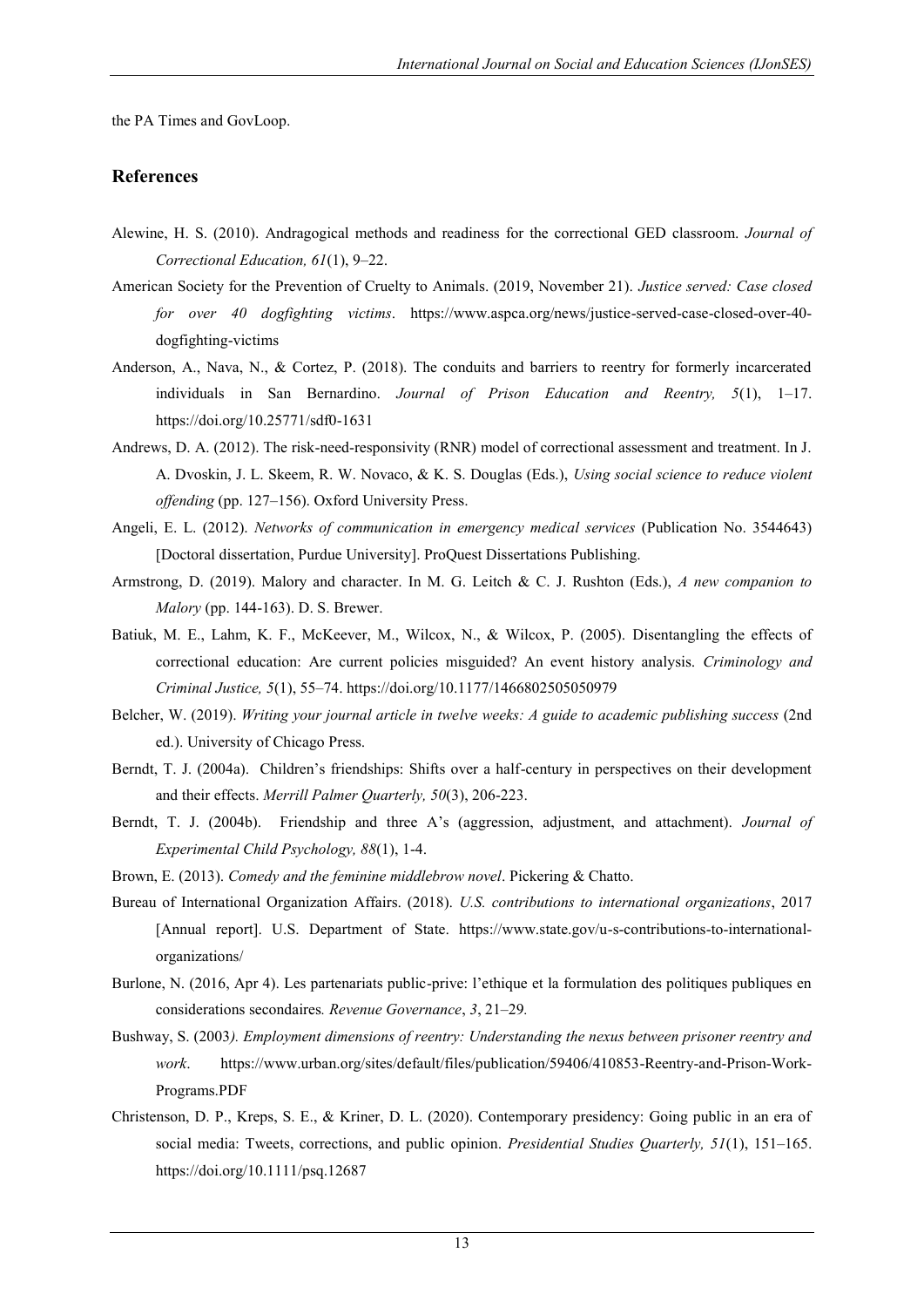Cohen, J. (1988). *Statistical power analysis for the behavior sciences* (2nd ed.). West Publishing Company.

- Congress.Gov. (2021). *Public Law 110-199. Second Chance Act 2008*. https://www.congress.gov/110/plaws/publ199/PLAW-110publ199.pdf.
- Costello, A. (2008) Researching correctional education: Why we must advance from research on, to research on and for, and ultimately to research on, for and with. *Journal of Correctional Education, 5*8, 205–212.
- Cullen, F. T., & Gendreau, P. (1989). The effectiveness of correctional rehabilitation. In L. Goodstein & D. L. MacKenzie (Eds.), *The American prison: Law, society and policy* (pp. 23–27). Springer.
- Cullen, F. T., & Gilbert, K. (1982). *Reaffirming rehabilitation*. Anderson Publishing.
- Echiner, M. (2017). *Prison education: Observing Pell Grants through the lens of two presidential administrations*. https://commons.trincoll.edu/edreform/2017/05/prison-education-observing-pell-grantsthrough-the-lens-of-two-presidential-administrations/
- Garth-Lewis, K. (1994). Public-private partnerships: The free venture program operating in the California Youth Authority. [Doctoral dissertation, Golden Gate University] Ann Harbor, MI: UMI Publisher. Number 9430824
- Gendreau, P. (2000). Generating rational correctional policies. *Corrections Management Quarterly*, *4*, 52–60.
- Gendreau, P., & Ross, R. (2006). Revivification of rehabilitation evidence from the 1980s. *Justice Quarterly*, *4*, 349–487.
- Gigerenzer, G. (2009). Moral satisficing: Rethinking moral behavior as bounded rationality. *Topics in Cognitive Science,* 528-534. doi: 10.1111/j.1756-8765.2010.01094.x
- Holmes Report. (2017, Apr 7). *Americans see social media impact on public policy*. provokemedia.com.
- Huang, S., Pierce, R., & Stamey, J. (Eds.). (2006). *Proceedings of the 24th annual ACM international conference on the design of communication*. ACM Digital Library. https://dl.acm.org/citation.cfm?id=1166324&picked=prox
- Hughes, E. (2016). *Education in prison*. Routledge. https://doi.org/10.4324/9781315578859
- Koenig, L. A. (2007). Financial literacy curriculum: the effect on offender money management skills. *Journal of Correctional Education*, *58*(1), 43–54.
- Linton, J. (2008, 2010). U.S. Department of Education update. *Journal of Correctional Education*, *61*(4), 280– 282
- Marrow, S. (2019). *Social and news media's effects on law enforcement*. https://irispublishers.com/gjfsm/fulltext/social-news-medias-effects-on-law-enforcement.ID.000516.php
- Marshall Project. (2019, December). *The hidden cost of incarceration*. https://www.themarshallproject.org/2019/12/17/the-hidden-cost-of-incarceration
- Martinson, R. (1974). "What works?" Questions and answers about prison reform. *The Public Interest, 35*(1), 22–54.
- Merriam-Webster. (2008). Braggadocio. In *Merriam-Webster's Advanced Learner's English Dictionary*. Merriam-Webster.
- Mihalek, D. J., & Frankel, R. M. (2019). *The dangers of social media for law enforcement take center stage amid series of scandals: Analysis*. https://abcnews.go.com/US/dangers-social-media-law-enforcementcenter-stage amid/story?id=64252037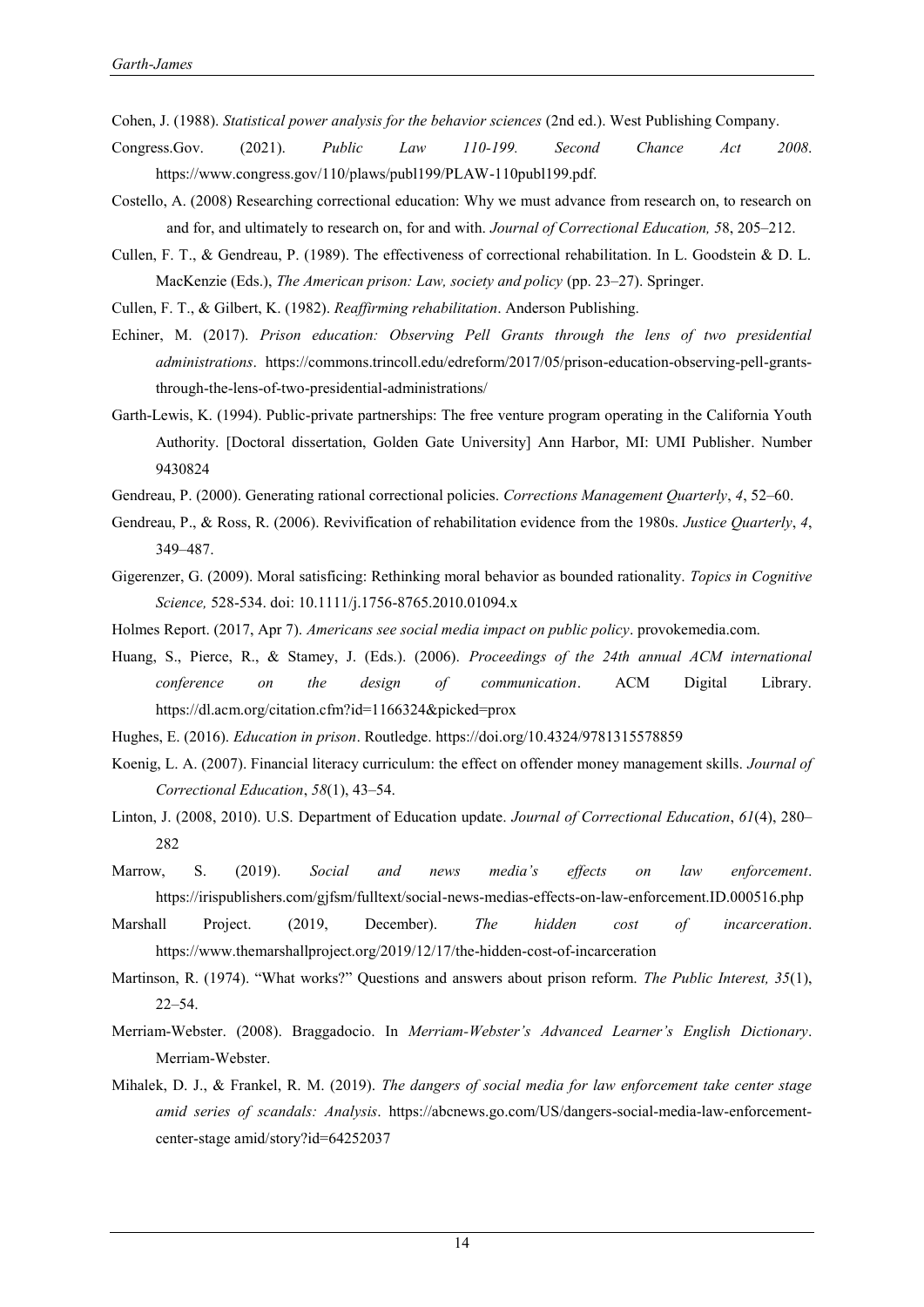- Moses, M. C., & Smith, C. J. (2007). Factories behind fences: Do prison "real work" programs work? *NIJ Journal*, *257.* https://www.nij.gov/journals/257/pages/real-work-programs.aspx
- Nguyen, T., Carnevale, J. J., Scholer, A. A., Miele, D. B., & Fujita, K. (2019). Metamotivational knowledge of the role of high-level and low-level construal in goal-relevant task performance. *Journal of Personality and Social Psychology, 117*(5), 879-899. http://dx.doi.org/10.1037/pspa0000166
- Pegion, K., Kirtman, B. P., Becker, E., Collins, D. C., LaJoie, E., Burgman, R., Bell, R., DelSole, R., Min, D., Zhu, Y., Li, W., Sinsky, E., Guan, H., Gottschalck, J., Metzger, E. J., Barton, N. P., Achuthavarier, D., Marshak, J., Koster, R., . . . Kim, H. (2019). The subseasonal experiment (SubX): A multimodel subseasonal prediction experiment. *Bulletin of the American Meteorological Society, 100*(10), 2043- 2061. https://doi.org/10.1175/BAMS-D-18-0270.1
- Peterzell, J. (1990, April). Better late than never. *Time, 135*(17), 20–21.
- PIECP Listing. (2017). *Fourth-quarter prison industry enhancement certification program certification & cost accounting center listing.* https://nationalcia.org/wp-content/uploads/Fourth-Quarter-2017-Certification-Listing-1.pdf
- Quantum mechanics. (2019, November 19). In *Wikipedia*. https://en.wikipedia.org/w/index.php?title=Quantum\_mechanics&oldid=948476810
- RAND Corporation. (2018). *Using social media and social network analysis in law enforcement*. https://www.rand.org/pubs/research\_reports/RR2301.html
- Rawls, J. (1971). *A theory of justice*. Belknap Press.
- Roth, B., & Manger, T. (2014). The relationship between prisoners' educational motives and previous incarceration, sentence length, and sentence served. *London Review of Education*, *12*(2), 209-220.
- Samson, J. M. (2016). *Human trafficking and globalization* [Unpublished doctoral dissertation]. Virginia Polytechnic Institute and State University.
- Sexton, G. (1992). *Work in American prisons*. https://www.ncjrs.gov/pdffiles/workampr.pdf
- Simon, F. (1999). *Prisoners' work and vocational training.* Routledge.
- Simon, H. (1946) The proverbs of administration. *Public Administration Review, 6 (1)*, 53-67.
- Smith, A. (2018). *Momentum for prison education.* https://www.insidehighered.com/news/2018/11/06/collegespush-more-resources-support-prison-education-programs.
- Soto, C. J., & John, O. P. (2017). The next big five inventory (BFI-2): Developing and accessing a hierarchical model with 15 facets to enhance bandwidth, fidelity, and predictive power. *Journal of Personality and Social Psychology*, *113*(1), 117-143. <http://dx.doi.org/10.1037/pspp0000096>
- Statista.Com (2020). *Share of U.S. population that currently uses social media*. https://www.statista.com/statistics/273476/percentage-of-us-population-with-a-social-network-profile
- Stoneman, R. (2008). *Alexander the Great: A life in legend*. Yale University Press.
- Tolbert, M. (2002). *State correctional education programs: State policy update No. ED01P00319*. National Institute for Literacy.
- U.S. Bureau of Justice Assistance. (2018). *Prison industries enhancement certification program brief and guidelines*. https://www.bja.gov/Publications/PIECP-Program-Brief\_2018.pdf
- U.S. Bureau of Justice Statistics. (2018). 2018 *Update on prisoner recidivism: A 9-year follow-up period (2005- 2014).* https://www.bjs.gov/content/pub/press/18upr9yfup0514pr.cfm